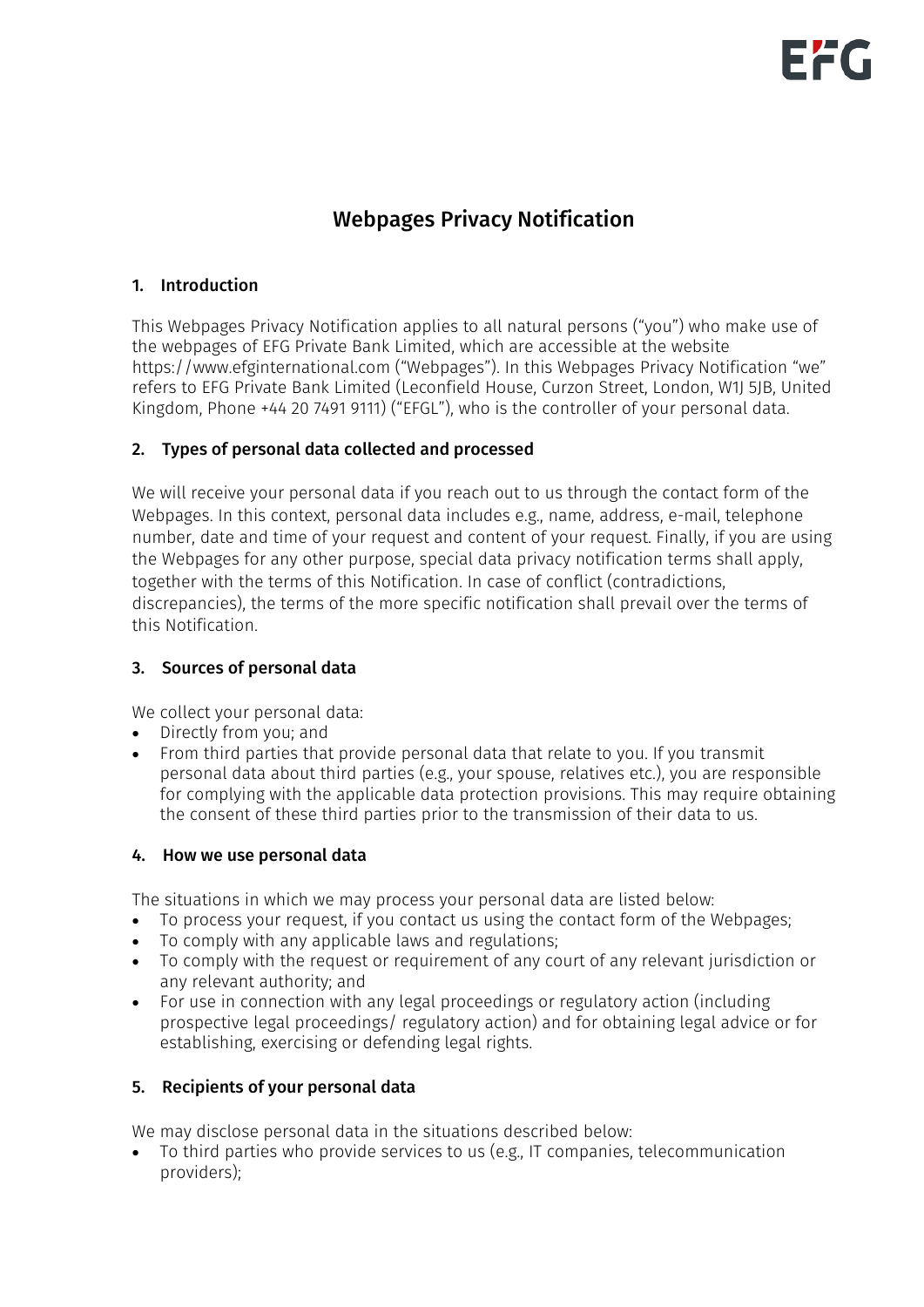- To third parties insofar as it is necessary in order to process your request, if you contact us using the contact form of the Webpages;
- To any court of any relevant jurisdiction or any relevant authority;
- To public authorities, regulators or governmental bodies or other third parties, when required by the applicable legislation/ regulation; or
- Otherwise, if you consent to such disclosure.

# 6. Legal basis for using your personal data

We will only use your personal data when the law allows us to. Most commonly and as the case may be, we will use your personal data in the following circumstances:

- Where you have given your consent (given by a clear affirmative action, e.g., of sending us a request through the contact form of the Webpages);
- Where we need to comply with a legal obligation;
- Where it is necessary for our legitimate interests (or those of a third party) and your interests and fundamental rights do not override those interests (e.g., ensuring compliance with our policies and procedures); and
- Where necessary for the establishment, exercise and defense of legal claims.

## 7. Overseas transfers

We may transfer the personal data we collect about you to countries other than the country of our incorporation or the country in which the data was originally collected. Other destination countries may not have the same laws on personal data as the country in which you initially provided the data.

When we transfer your personal data to other countries, we will protect that data as per the Webpages Privacy Notification and in accordance with applicable law. If necessary, we require the recipients referred to in section 5 above to comply with appropriate safeguards designed to protect personal data.

# 8. Will your personal data be used for automated decision-making?

As a rule, we do not use fully automated decision-making (i.e., a purely automated process that would produce legal effects concerning you or significantly affecting you) during your access to the Webpages or when you make use of a contact form so as to reach out to us. If such a decision-making process is used in isolated cases, you will be separately informed, to the extent your notification is required by law.

# 9. Do you have an obligation to provide personal data?

For the purpose of reaching out to us through the relevant form, you are only required to provide us the personal data without which your inquiry cannot be processed by us.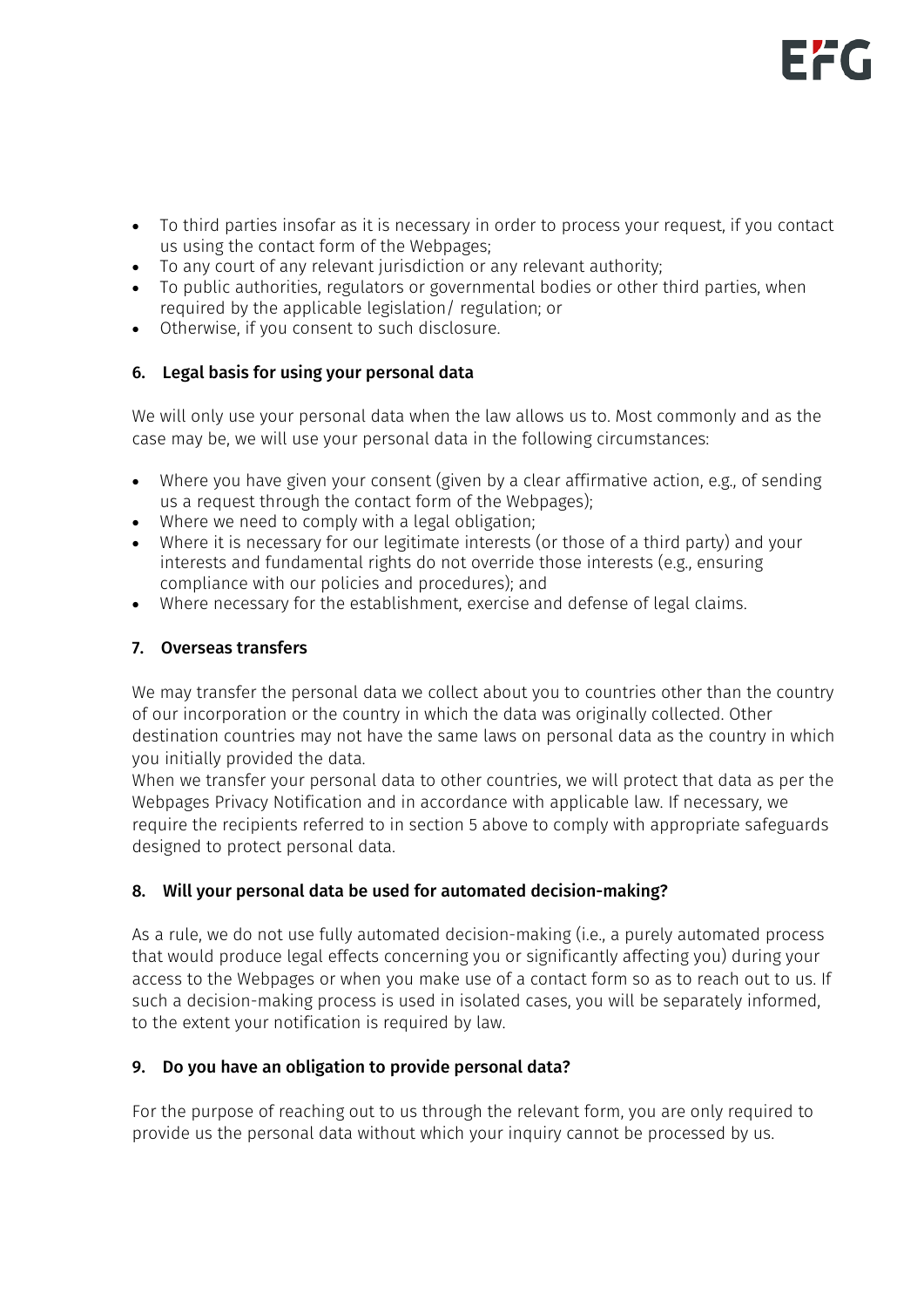# 10. Your rights in connection with personal data

Under certain circumstances and subject to applicable law, you have the right to:

- Request access to your personal data (commonly known as a "data subject access request"). This enables you to receive a copy of the personal data that we hold about you.
- Request correction of the personal data that we hold about you. This enables you to correct incomplete or inaccurate data that we hold about you.
- Request erasure of your personal data. This enables you to ask for the deletion or removal of personal data where there are no grounds for us to continue data processing. You also have the right to ask for the deletion or removal of your personal data when you have exercised your right to object to the processing (see below).
- Object to the processing of your personal data when we are relying on a legitimate interest (or those of a third party) and there is something about your particular situation which makes you want to object to such processing on that ground.
- Request the restriction of the processing of your personal data. This enables you to ask for the suspension of the processing of your personal data, for example if you want us to establish its accuracy or the legal grounds for its processing.
- Where personal data is processed by automated means:
	- in case we process your personal data on the basis of your consent; or

- in case that such processing is necessary for entering into or performing our obligations under a contract with you,

- request the transfer of your personal data to you or to another party (also known as "data portability").
- Where we process your personal data on the basis of your consent, you may withdraw that consent at any time. If you do not give your consent or withdraw your consent this may affect our ability to provide you with our services. Please note that the withdrawal of consent shall not affect the lawfulness of processing based on consent before its withdrawal.
- In certain circumstances, request not to be subject to automated decision-making, including profiling.
- Certain rights are not absolute under the applicable legislation (as sometimes there may be overriding interests that require the processing to continue, for example); nonetheless we will consider your request and respond to you.
- Finally, you have the right to lodge a complaint with the supervisory authority in the jurisdiction where you live or work, or in the place where you think an issue in relation to your personal data has arisen (for UK: [https://ico.org.uk\)](https://ico.org.uk/).

# 11. Retention of personal data

We will retain personal data for as long as necessary to fulfil the purpose for which it was collected or to comply with legal, regulatory, reporting or internal policy requirements. To determine the appropriate retention period for personal data, we consider the applicable legal requirements, as well as the amount, nature and sensitivity of the personal data, the potential risk of harm from unauthorized use or disclosure of your personal data, the purposes for which we process your personal data and whether we can achieve those